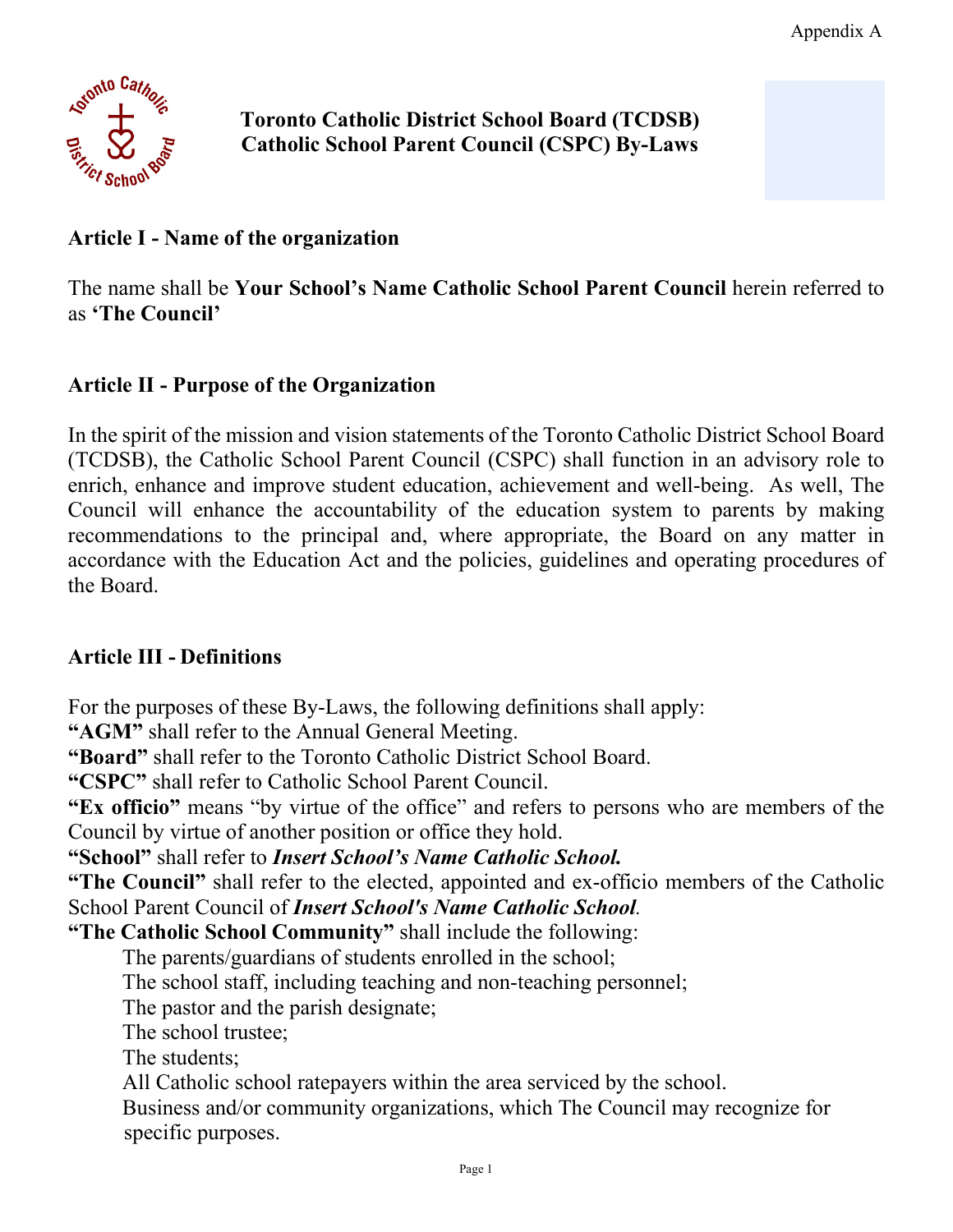**"Parent"** means a natural or adoptive parent and includes a legal guardian who has lawful custody of a child.

**"Pastor"** refers to the recognized parish priest and can be the pastor, associate priest or the curate.

**"Quorum"** shall refer to the minimum number of voting members required to be present for a meeting to be held. That number would consist of the majority of voting members.

#### **Article IV - Membership**

All members of The Council shall be elected or appointed in accordance with the election's procedures in this document. The Council shall endeavor to have its membership reflect the diversity of the school community.

### **Article V- Composition of the Council**

The elected or appointed members shall carry out the business of The Council on behalf of the Catholic school community. The minimum number of council members is seven (7) and/or parents must form the majority.

#### **5.1 Elected Voting Members**

Such members shall be:

- Parent members, which are parents/guardians of students enrolled in the school, elected by parents/guardians in such numbers as to form the majority of The Council. The number of elected parent members will be **insert the number of elected parents for the school.** One parent member, where possible, who has an interest in Special Education.
- A teacher, elected by teachers employed at the school.
- An employee of the school, other than the principal, vice-principal and/or any teacher (i.e., non-teaching staff representative), to be elected by persons other than the principal, vice-principal and any teacher.
- In a secondary school without a student council, a student representative will be elected by the students in the school in an election held for that purpose.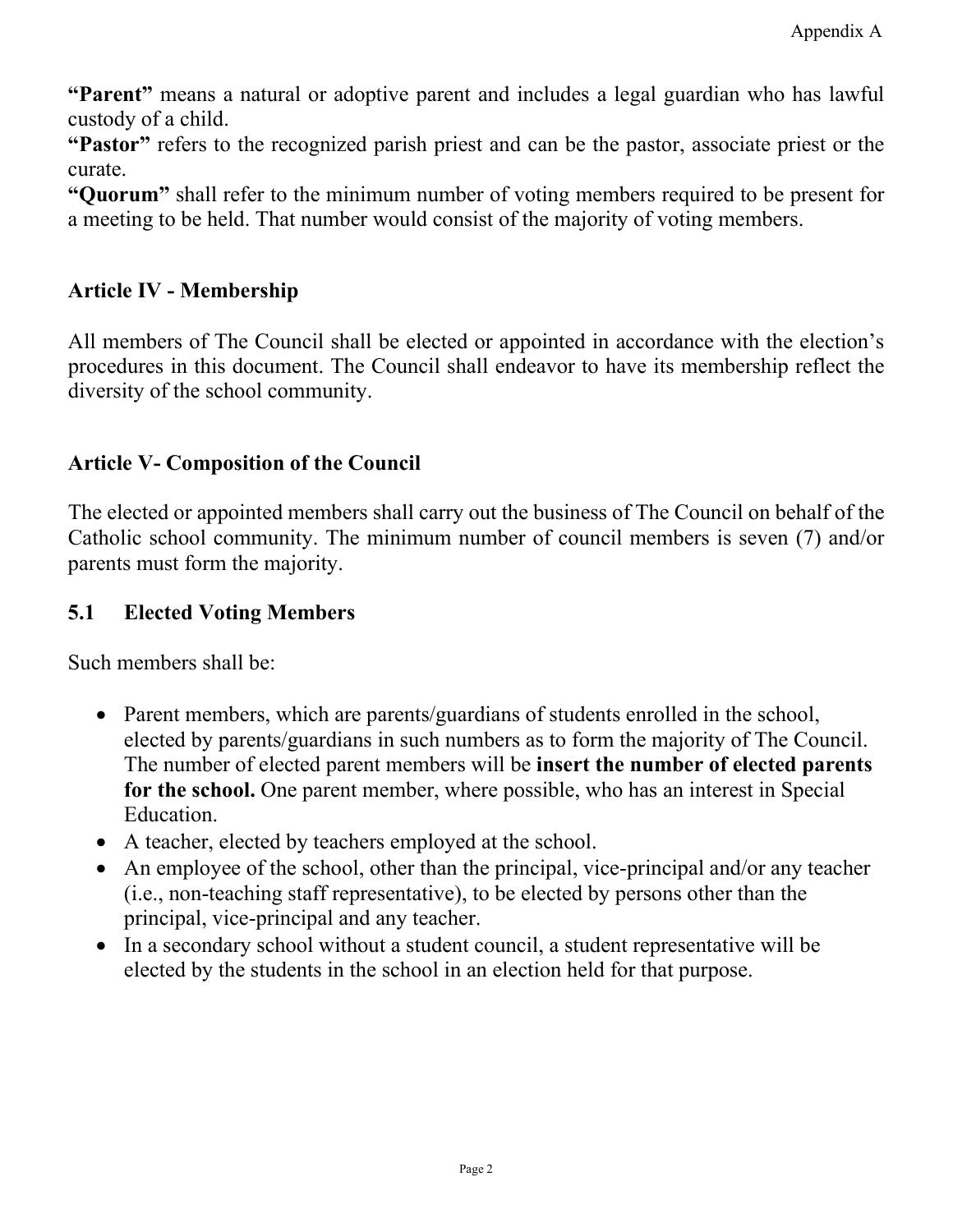# **5.2 Appointed Voting Members**

Such members shall be:

- The Pastor or parish designate.
- **Insert the number** community representatives to represent segments of the Catholic school community not represented. (Community representatives should be selected from examples: representative from a local business association/community group, City Councillor's office etc.)
- One person appointed by The Council to act as liaison with the Ontario Association of Parents in Catholic Education-Toronto (OAPCE-T.O.).
- One person, where possible, appointed by The Council who has a special interest in special education.
- In a secondary school with a student council, a student represented will be appointed by the student council.
- In an elementary school, a student appointed by the principal of the school, if the principal determines, after consulting with other members of the school council, that the council should include a pupil.

# **5.3 Non-Voting Ex Officio Members**

Such members shall be:

- The principal or vice-principal of the school.
- The TCDSB trustee for the school.
- The school's superintendent of education who shall have standing at CSPC meetings for the purposes of updating The Council on relevant matters, and/or to act as a resource, as required.

# **5.4 The Role and Responsibility of The Council**

The Catholic School Parent Council shall:

- Represent the best interests of all students.
- Maintain ethical standards and set ground rules of respect for all meetings.
- Be informed and familiar with TCDSB policies and develop an understanding of how the policies impact the school community.
- Keep the school community informed of The Council's work, such as: meetings dates and minutes, committee work, news and survey results.
- Seek to involve the entire school community in an equitable manner through a variety of mediums, including for example, questionnaires, informal discussions or topicspecific meetings.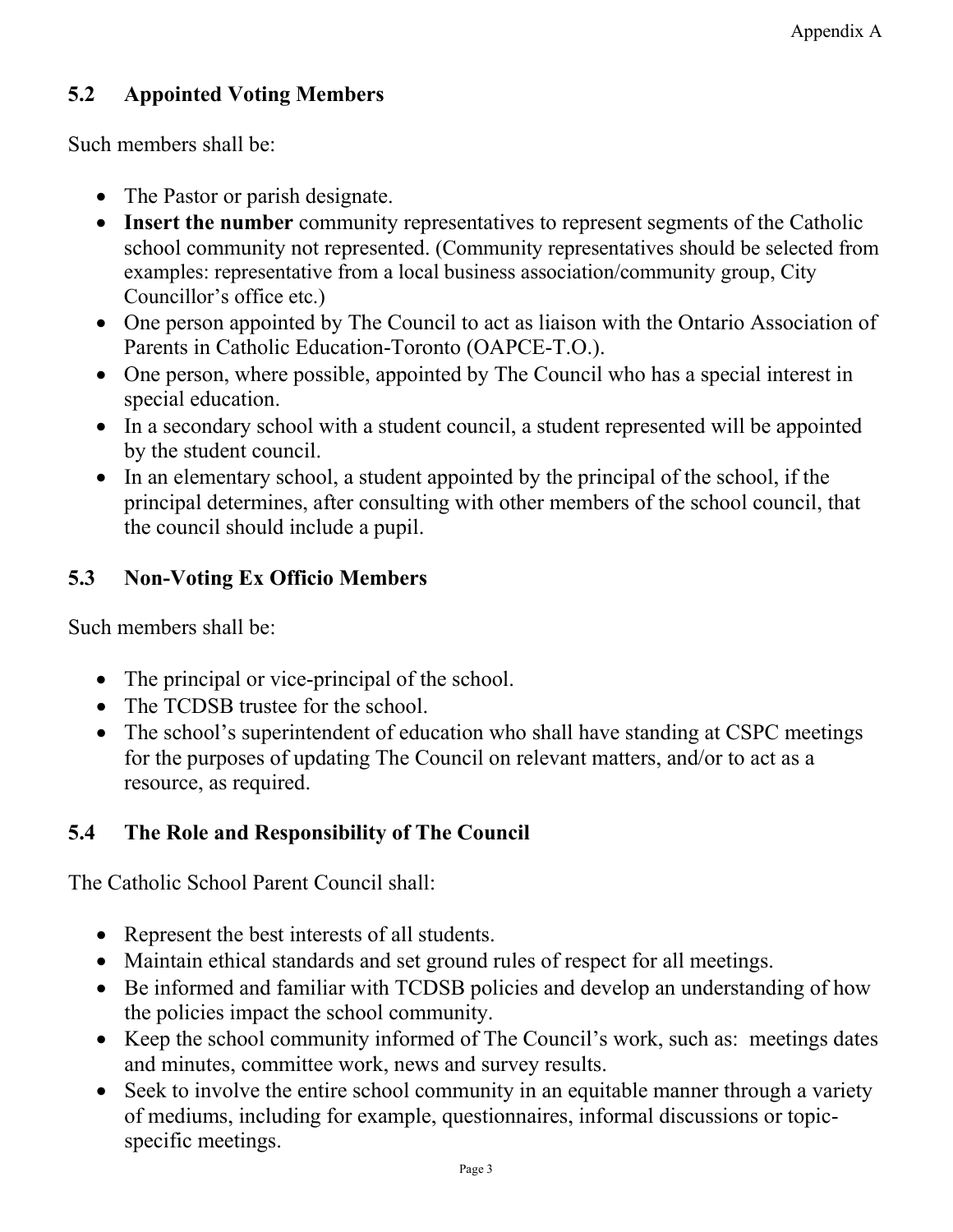- Actively and accurately represent the views of the school community.
- Encourage and promote parental engagement and support.

# **5.5 The Role and Responsibility of the Principal**

Subject to applicable legislation and Board approval, the school principal shall:

- Act as a resource person to The Council and assist The Council in obtaining information relevant to its function, including information relating to relevant legislation, regulations and policies.
- Provide information and seek input from The Council, parents and community on major decisions that affect the school.
- Provide an opportunity for inclusion of parent council communications in the school newsletter and/or email updates from the school.
- Provide contextual information, as requested by The Council, on matters relating to the school, where applicable:
	- i) school statistics, demographics and significant yearly changes;
	- ii) school policies and procedures, including local code of conduct;
	- iii) School Leaning Improvement Plan (SLIP) and achievement results;
	- iv) technology plans and rollouts;
	- v) key facilities and maintenance projects;
	- viii) establishment or operation of any student nutrition program; and
	- ix) overall school successes and needs.
- Facilitate the establishment of The Council and assist in its operation by:
	- i) making, maintaining and/or updating local TCDSB CSPC By-Laws, as required:
	- ii) facilitating the annual CSPC elections within the timeline set out by Ontario Regulation 612;
	- iii) updating the CSPC chair/co-chair information on the school portal;
	- iv) giving written notice of the dates, times and locations of council meetings to all parents;
	- v) working in collaboration with the chair to prepare The Council's meeting agendas;
	- vi) supporting the chair in running efficient council meetings;
	- vii) assisting The Council in posting CSPC meeting agendas and minutes on the school portal;
	- viii) considering each recommendation made by The Council and advising the council of the action taken in response to the recommendation
	- ix) presenting, at each council meeting, the current balance of all school and CSPC bank accounts, including the Student Nutrition Program (SNP), where applicable, using TCDSB accounting templates;
	- x) supporting the fundraising activities of The Council;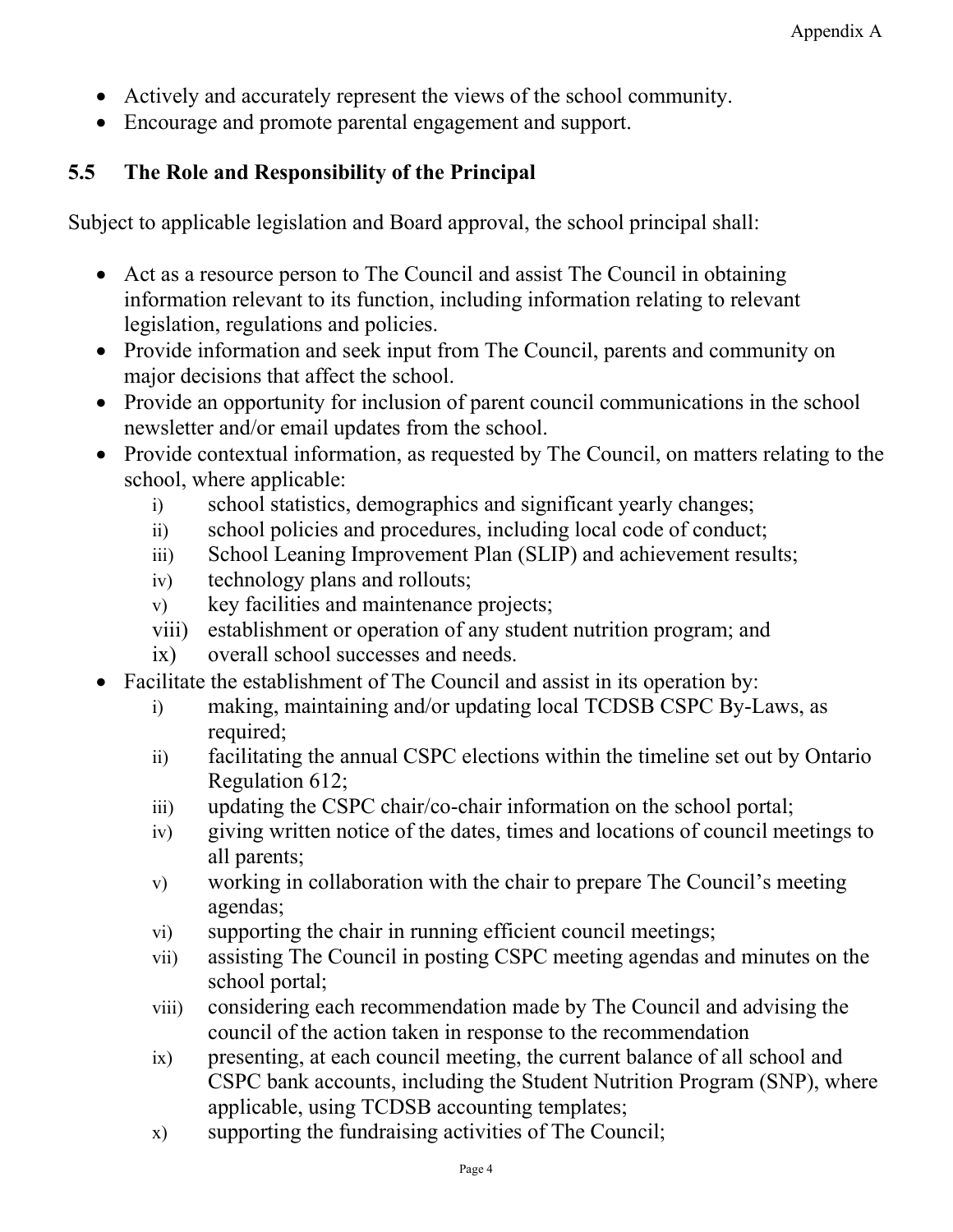- xi) supporting the use of CSPC fundraised funds as voted by The Council;
- xii) supporting the use of local CSPC school surveys; and
- xiii) supporting CSPC advocacy on behalf of the school community.
- School principals shall consult with the CSPCs in the selection of any photographer for student photographs and school ceremonies.
- Encourage and support the formation and continuous improvement of The Council.
- Interpret and share results of provincial achievement tests.
- Enable The Council to provide input into the school's learning plan, safe school plan, policies and budget.

# **Article VI - Election and Appointment Procedures**

# **6.1 General Procedures**

- All elections shall occur within the first thirty (30) days of each school year.
- Voting shall be by secret ballot. There shall be no proxies.
- Each participant eligible to vote may vote for a number of candidates equal to the total number of eligible positions (vacancies) on The Council. A ballot with more than this number shall be a spoiled ballot and shall not be counted.
- Names of the candidates shall appear on the ballot as they were submitted on the standard TCDSB nomination form.
- The order in which candidates' names appear on the ballot shall be determined by a random draw.
- All ties on the ballot shall be determined by a random draw.
- If there are fewer candidates than the total number of eligible positions, all qualified candidates who have submitted their standard TCDSB nomination forms shall be acclaimed.
- In consultation with the principal. The Council shall strike a School Election Committee, in May, to plan the election process, to gather nominations, and to run the election. No candidate standing for election, or the spouse of anyone standing for election, shall be a member of this election committee. The committee should have representation from parent, teaching staff, non-teaching staff and student members.
- The Election Planning Committee shall:
	- i) notify the school community of election procedures, election date(s), location, and time, at least fourteen days (14) in advance of the election;
	- ii) work with the principal to ensure the standard TCDSB nomination forms are sent home with the students. Ensure the election date, location and time are posted on the CSPC bulletin board;
	- iii) ensure that candidate profiles submitted with the nomination forms for all candidates are available to the electorate at least one week before the election;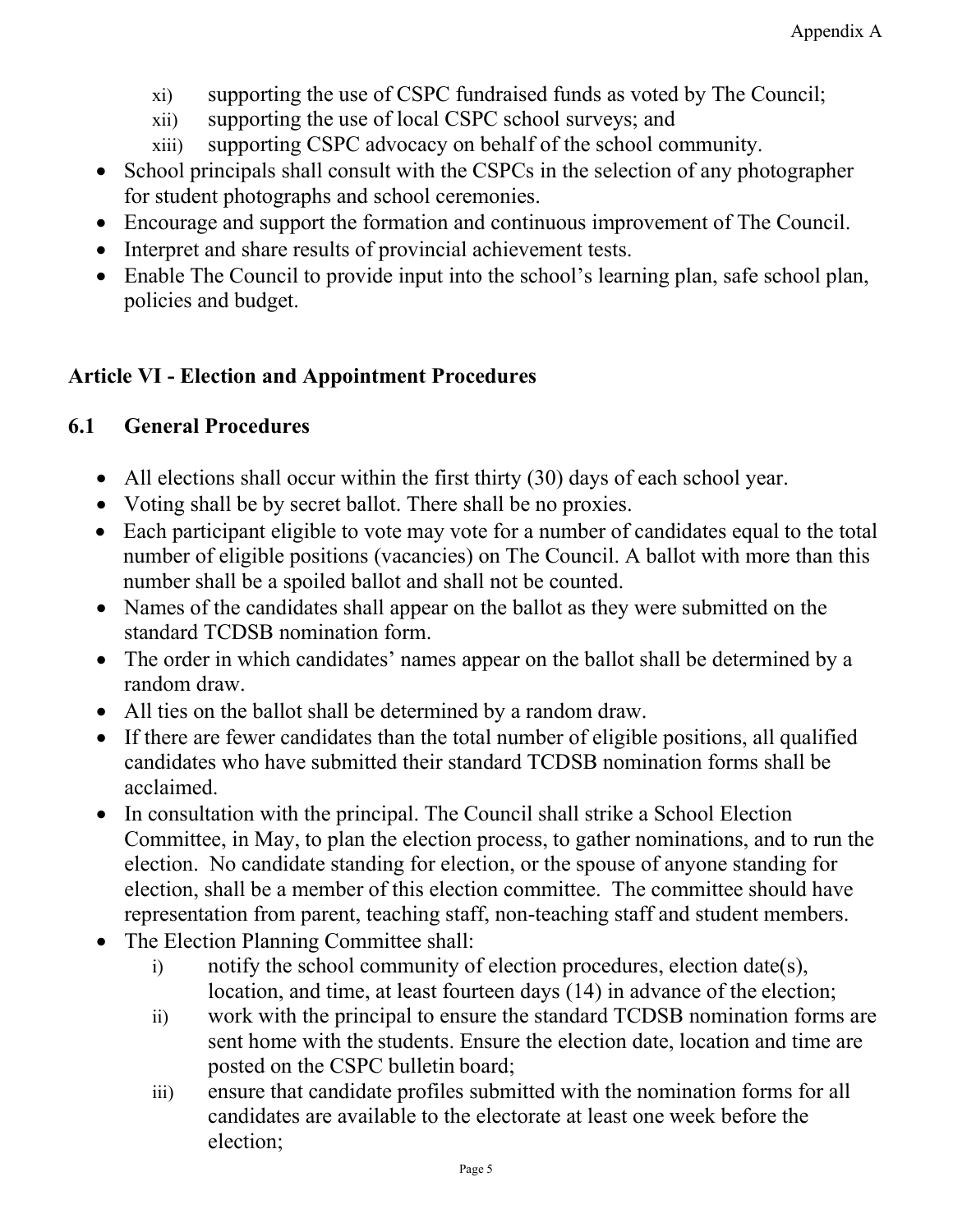- iv) conduct the election;
- v) count the ballots;
- vi) ensure to every extent possible any barriers to participation in the election are removed; and
- vii) help the principal notify all candidates of the results. Announce only:
	- − the names of those elected;
	- the total number of ballots cast; and
	- − the total number of spoiled ballots.
- The election committee will resolve appeals related to The Council's election process or results. If the committee is unable to resolve an appeal, the principal and the chair of the out-going council shall jointly make a ruling.

# **6.2 Election of Parent Members**

- Each parent of a student enrolled in the school shall be entitled to one vote of each vacant parent membership position on The Council.
- Each parent seeking elections as a parent member must have a child registered at the school, and must declare if he or she is employed by the board.
- Employees of the board who work at the school where their children attend, cannot be a parent member or a community representative on The Council.
- Employees of the board who do not work at the school must have disclosed their employment on their parent member nomination form or informed The Council of their employment before being elected as a parent member or appointed as a community representative.

# **6.3 Election of the Staff and Student Representatives**

- The principal, in consultation with the election committee, will make the necessary arrangements for the election of the teaching staff representative. Anyone assigned to the teaching staff of the school (full or part-time) other than the principal or a viceprincipal may be a candidate.
- The principal, in consultation with the election committee, will make the necessary arrangements for the election of the non-teaching staff representative. Anyone who forms part of the non-teaching staff of the school (full or part-time), excluding the principal or vice-principal, may be a candidate.
- If the school has a student council, it will appoint a student representative to The Council. Otherwise, the principal, in consultation with the election committee, will make the necessary arrangements for the election of a student representative.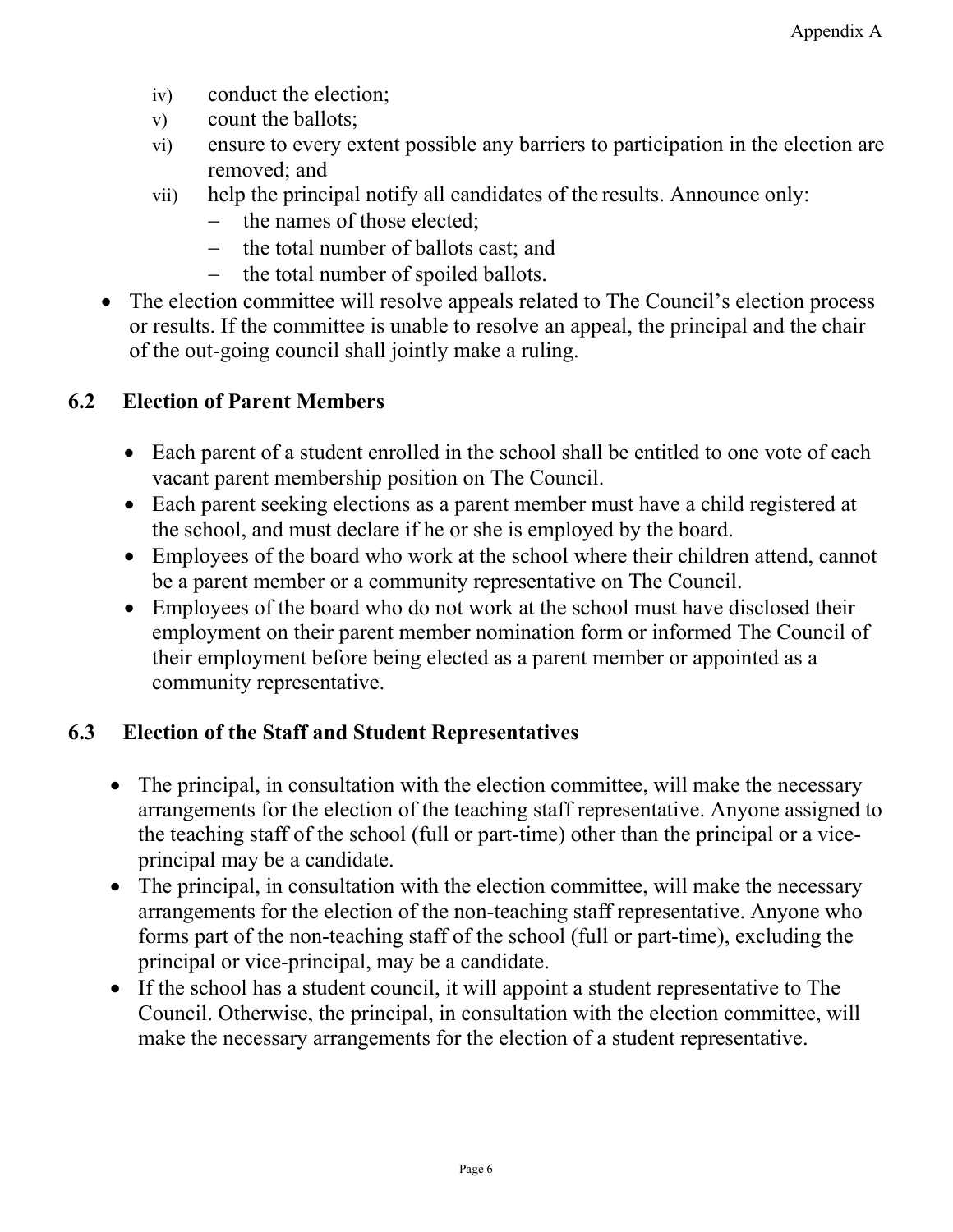# **6.4 Selection of Community Representatives:**

- All appointments of community representatives to the school council are to be made by majority vote at the first regular meeting of the newly elected school council members.
- Employees of the board cannot be appointed as a community representative unless:
	- i) he/she is not employed at the same school; and
	- ii) the other members of the school council are informed of the person's employment before the appointment.

# **Article VII - Term of Office**

- The term of all elected or appointed members of The Council is one year, subject to section 6 of Ontario Regulation 612/00
- If reelected by parents in the general election into The Council, a CSCP chair may only serve **insert number of consecutive terms**.

# **7.1 Vacancies**

- No vacancy in the membership of the CSPC shall prevent The Council from exercising its authority.
- Vacancies in the membership of The Council shall be filled by election or appointment.
- The School Council Election Committee, through a review of the most recent election records, and based on other considerations such as time in the year, attendance of other parents at CSPC meetings, and new parents enrolling their children at the school may recommend that:
	- i) a suitable candidate should be considered for appointment to The Council; or
	- ii) a by-election should be held.
- The CSPC, having considered the report of the School Council Election Committee shall, in its sole discretion resolve by motion either to appoint replacement members, or to proceed with an election per Article VI.

# **7.2 Discipline of Members**

- The Council shall have the authority to suspend or expel any member from The Council for any one or more of the following grounds:
	- i) Missing more than **Insert number** consecutive meetings.
	- ii) Willfully violating any provision of the articles, by-laws, or written policies of The Council or of the TCDSB.
	- iii) Carrying out any conduct that may be detrimental to The Council as determined by The Council in its sole discretion.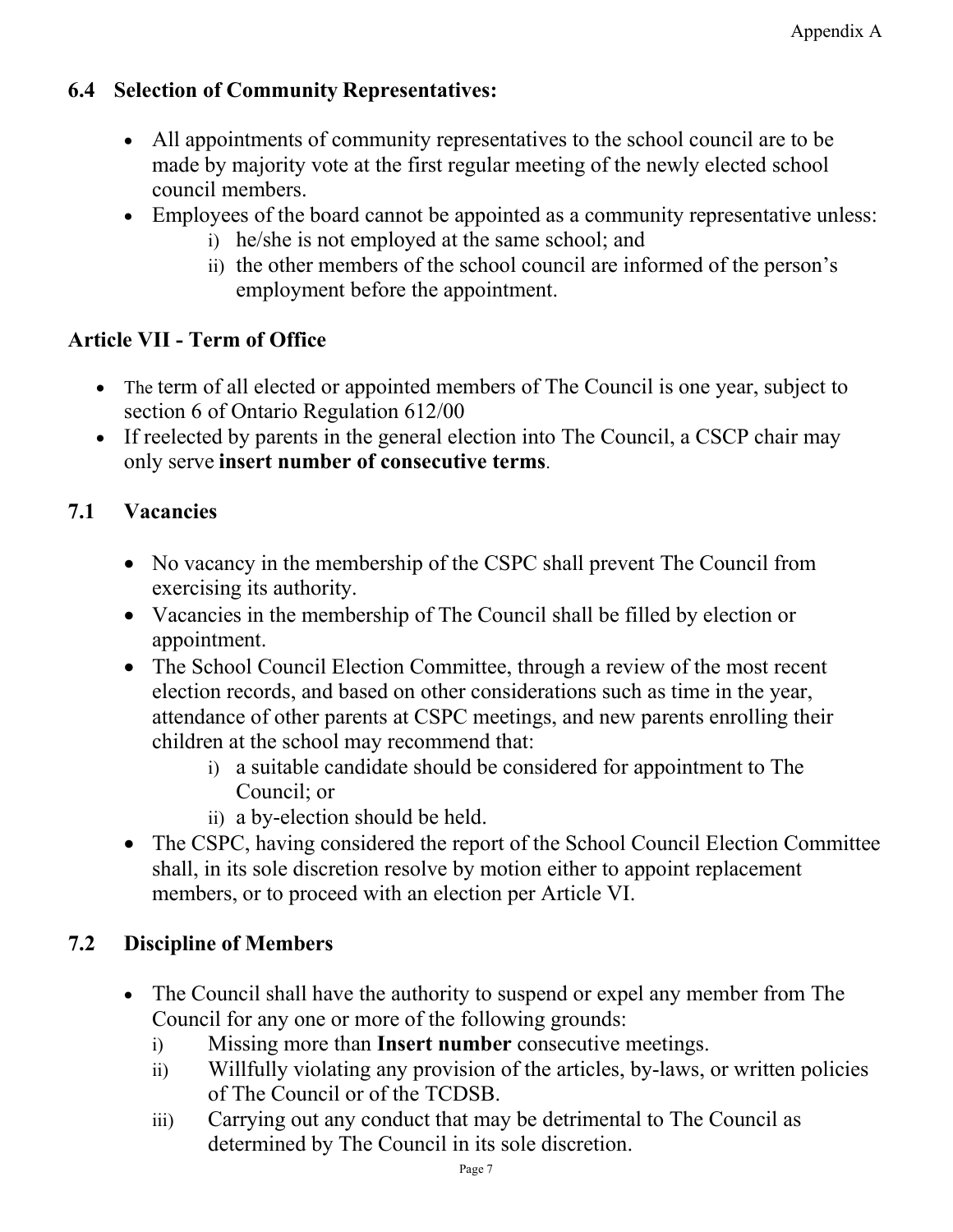- iv) Persistent improper conduct at a meeting, seriously disrupting a meeting of The Council, refusing to comply with the policies of The Council or the TCDSB, using offensive language, failing to come to order when instructed by the chair or co-chairs of the Council, or for making any persistent disorderly noise or disturbance.
- v) Serious misconduct or dishonesty.
- vi) For any other reason that The Council in its sole and absolute discretion considers to be reasonable, having regard to the purpose of The Council.
- A member may be suspended or expelled only on the affirmative vote of 2/3 of all Council members. The member whose conduct is under consideration may vote on such a question.
- In the event that, The Council votes that a member should be expelled or suspended from membership in The Council:
	- i) The chair, or such other officer as may be designated by the Council, shall provide notice of consideration of the suspension or expulsion to the member and shall provide reasons for the proposed suspension or expulsion within ten (10) days of the vote of The Council.
	- ii) The member may make written submissions to the chair, or such other officer as may be designated by The Council, in response to the notice received within such ten  $(10)$  day period.
	- iii) In the event that no written submissions are received by the chair, the chair, or such other officer as may be designated by The Council, may proceed to notify the member that the member is suspended or expelled from membership in The Council.
	- iv) If written submissions are received in accordance with this section, The Council will consider such submissions in arriving at a final decision and shall notify the member concerning such final decision within a further ten (10) days from the date of receipt of the submissions.
- On appeal by a suspended or expelled member, the suspension or expulsion may be altered or rescinded only on a 2/3 vote of all council members, not including the suspended or expelled member.
- The Council's decision shall be final and binding on the elected member, without any further right of appeal and his or her position will be declared vacant.

# **7.3 Consultation**

The Council shall communicate regularly with parents within the school community to seek the views on matters addressed by The Council, so that the advice and recommendation provided to the principal and to the board is representative of the whole school community.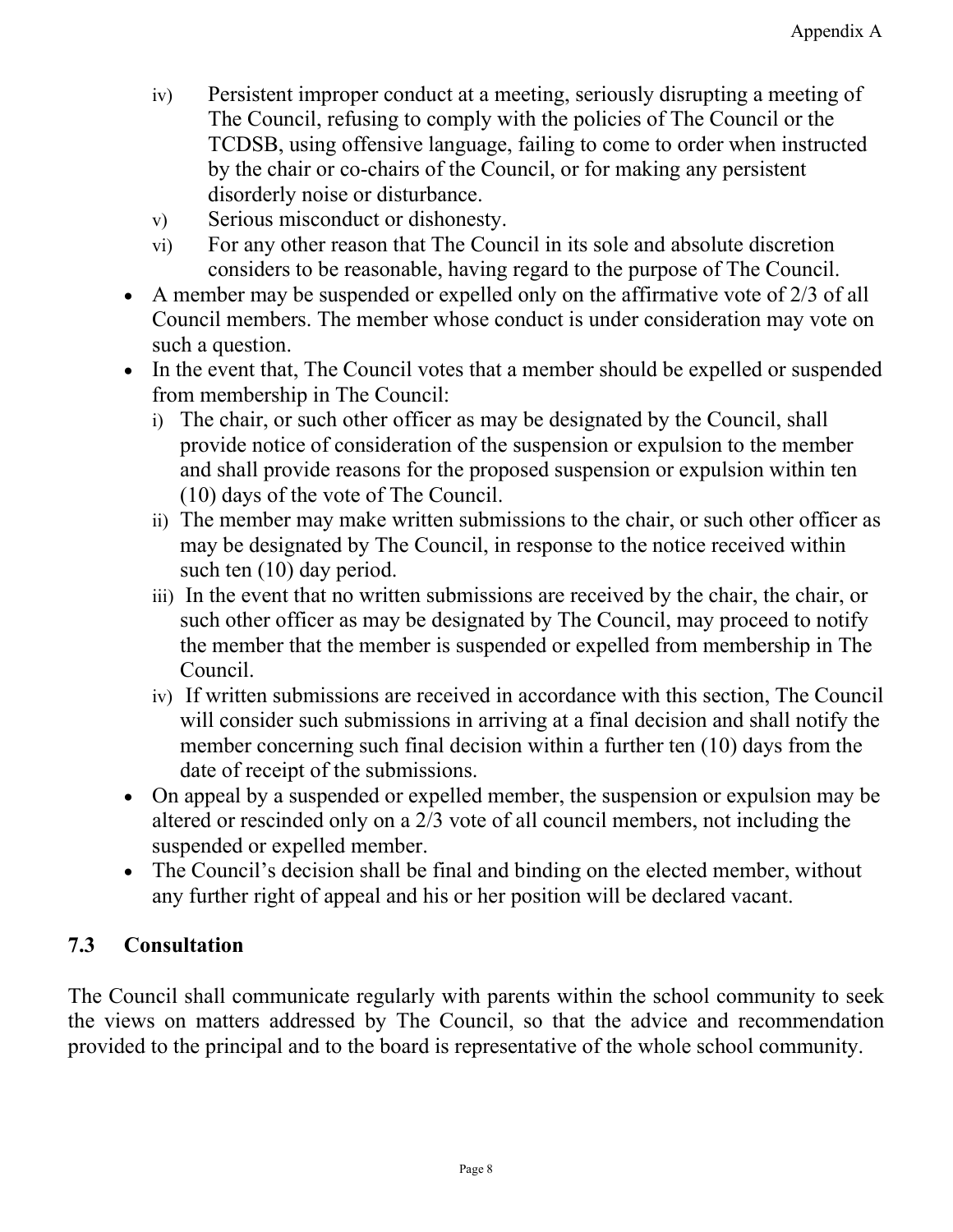# **Article VIII - Executive Officers**

The officers of The Council may be chair, secretary and treasurer. However, The Council may choose to have two co-chairs.

# **8.1 Election of Executive Officers**

The executive officers of the CSPC shall be elected by the voting newly elected members of the CSPC at the first regular meeting following the AGM. Voting shall be conducted by the principal and may, at the request of any member, be conducted by secret ballot.

# **8.2 Chair/Co-Chairs**

- The chair, or where applicable, one of the co-chairs shall, when present, preside at all meetings of the CSPC and of its executive.
- It is the responsibility of the chair/co-chairs, in collaboration with the school principal, to provide leadership and direction to The Council and executive officers to ensure that goals, priorities, and procedures of The Council promote Catholic faith and Gospel values consistent with the mission and vision of the TCDSB.
- The chair and/or co-chairs must be parent members of The Council.
- Employees of the board may not be chair/co-chairs of The Council.
- The duties of the chair/co-chairs of The Council shall be to:
	- i) be the official spokesperson of The Council;
	- ii) stay informed about school board policy that impacts The Council;
	- iii) ensure that the CSPC operating procedures are current and adhered to;
	- iv) call CSPC meetings in consultation with the principal;
	- v) prepare the agenda for council meetings based on input from the CSPC and in consultation and collaboration with the principal;
	- vi) chair all meetings of The Council;
	- vii) when present, preside at all meetings of the CSPC and of its executive committee;
	- viii) ensure that the minutes of The Council meetings are recorded and properly maintained;
	- ix) ensure that the collection of records of all meetings and financial transactions are kept for a minimum of seven years and made available at the school for examination without charge to any person;
	- x) participate in board sponsored information and training sessions and share information with the CSPC;
	- xi) communicate regularly with the school principal in an effort to work cooperatively to provide enrichment opportunities and improve student achievement;
	- xii) ensure that there is regular communication with the Catholic school community;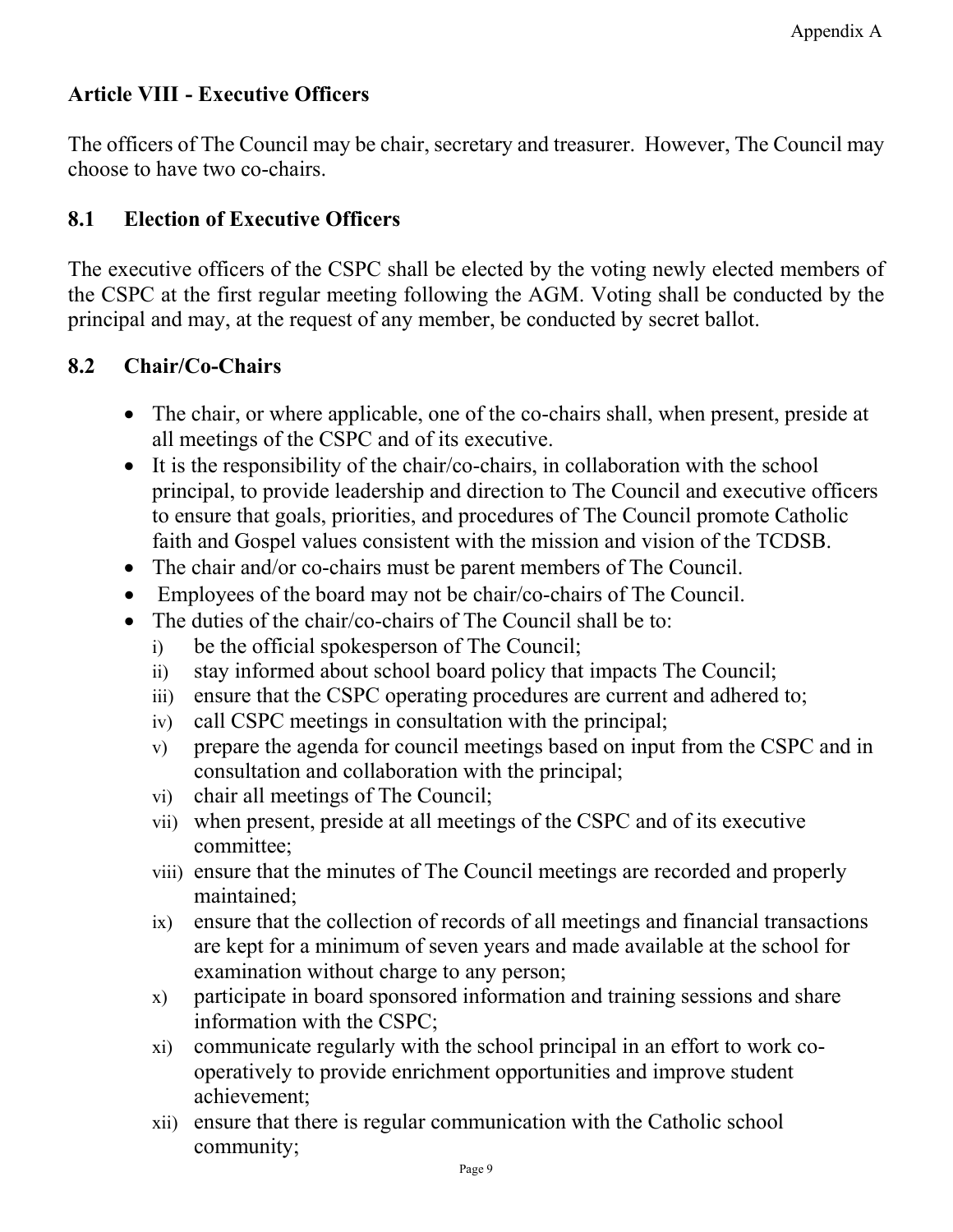- xiii) consult with senior board staff, as required;
- xiv) upon request, provide the local trustee with copies of the minutes of the meetings;
- xv) comply with Ontario Regulation 612, by preparing an annual CSPC report that summarizes the school council's activities, including a financial statement, as of May  $31<sup>st</sup>$  of each year, and providing the principal, the school board and the school's trustee with a copy of the report;
- xvi) ensure that a yearly budget is presented and voted upon;
- xvii) ensure that at least 3 times per year (November, April, June) a budget report is reported to the school community;
- xviii) Ensure that the annual report from June  $1<sup>st</sup>$  to May  $31<sup>st</sup>$ , is submitted to the Board, the principal and to the local trustee, and presented at the AGM; and
- xix) carry out other duties as shall be required from time to time.

#### **8.3 Secretary**

- i) The secretary shall keep a record and take minutes of all meetings of The Council and of the executive officers and shall deal with all correspondence or communications directed or required of The Council and the executive.
- ii) In addition, the secretary shall collaborate with the chair/co-chairs to ensure that all minutes and records of The Council are available at the school for examination by any person.
- iii) The secretary shall perform such other duties, as may be required by The Council or the executive officers.
- iv) In the absence of the chair/co-chairs, in the event of their inability, the secretary shall assume the duties of the chair or such other duties, as may be, required by The Council or the executive officers.

### **8.4 Treasurer**

- The treasurer shall keep full and accurate accounts for all receipts and disbursements of The Council in accordance with generally accepted accounting principles, and shall be guided by Policy S. 10 and it's Appendix B, TCDSB *Guidelines for School Accounts and Catholic School Parent Council Financial Operational Procedures*, concerning banking and fund disbursements, in accordance with such requirements as may be imposed by the Board or other relevant authority.
- The treasurer shall provide, at scheduled council meetings, an account of all transactions of The Council, including the current financial position.
- The treasurer shall prepare a full financial statement at least two weeks prior to submission to the principal and to the trustee, and, eventually, the Board as of May  $31<sup>st</sup>$ .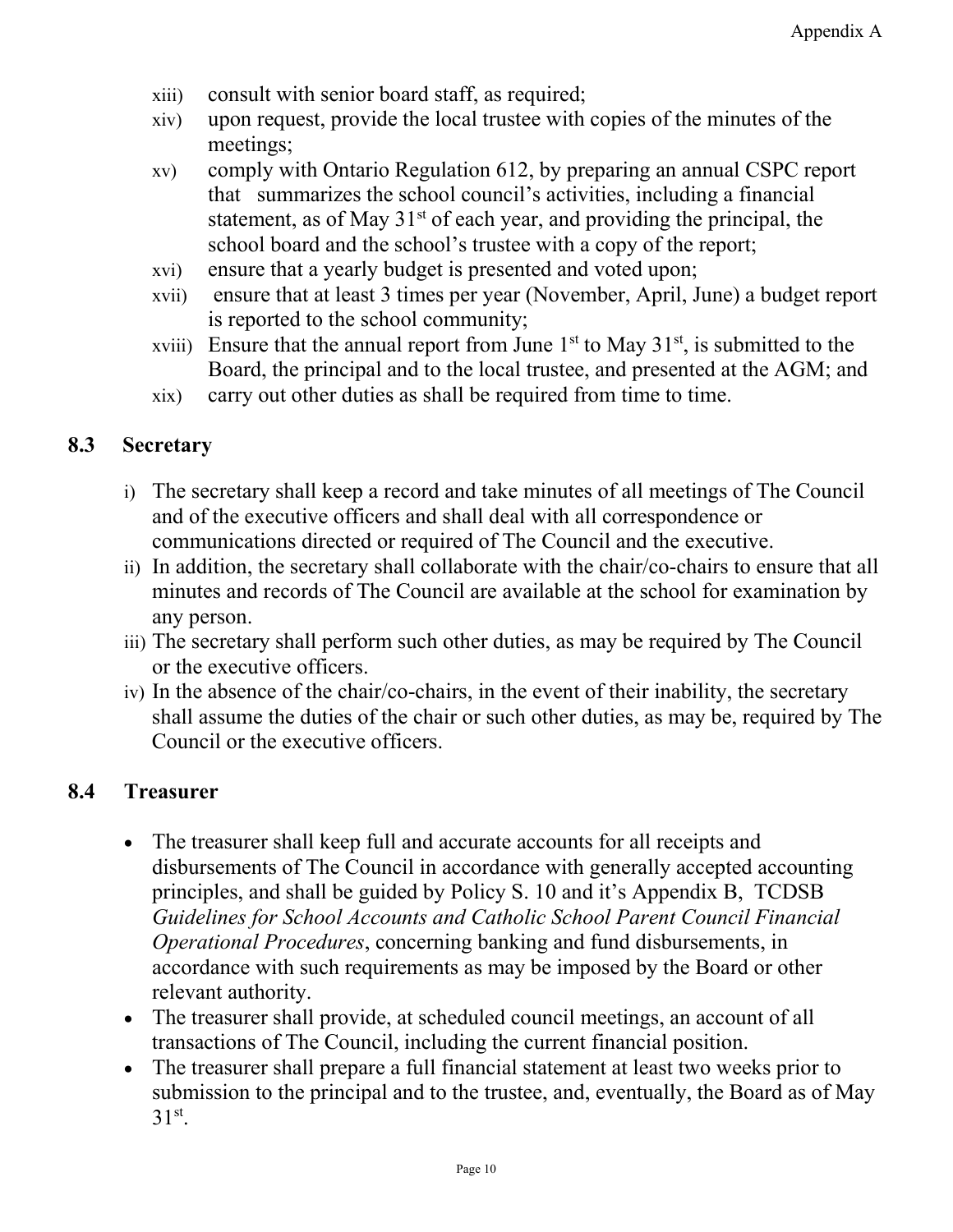- The treasurer shall continue to prepare full financial records from June  $1<sup>st</sup>$  to the AGM in September, in order to prepare and provide full financial records for the newly elected CSPC.
- The treasurer shall perform such other duties as may be required by The Council or the executive officers of The Council.
- In the absence of the chair/co-chairs in the event of their inability to serve, the treasurer shall assume the duties of the chair/co-chairs.

# **Article IX - Conflict of Interest**

Anytime The Council's activity directly or indirectly places the member in a potential conflict of interest, the member shall declare their real or potential conflict of interest and shall not deliberate or vote on any such resolutions where a conflict of interest exists.

### **Article X- Conflict Resolution**

The Board's, *Harassment and Discrimination Policy and the Respectful Workplace*, H.M. 14 and the *Conflict Resolution Policy, H. M 19* shall govern conflict resolution between staff and the community, and among members of the community-at-large.

The resolution of disagreements between members of The Council on any issue, for which no specific provision is made in these by-laws, shall be governed by the rules and practices of Roberts Rules of Order. The Council may also contact the Conflict Resolution Department at the TCDSB.

### **Article XI - Meetings**

The Council shall conduct its business at meetings held at the school. Meetings shall be accessible and open to all members of the Catholic school community.

### **11.1 Annual General Meeting (AGM)**

The AGM of The Council shall be held within the first thirty days (30) of the school year. The following business shall be conducted:

- i) annual report of chair/co-chairs to the community-at-large;
- ii) financial reports;
- iii) resolutions;
- iv) amendments to the by-laws, if applicable; and
- v) election of parents/guardians to The Council (See Article VI of this document).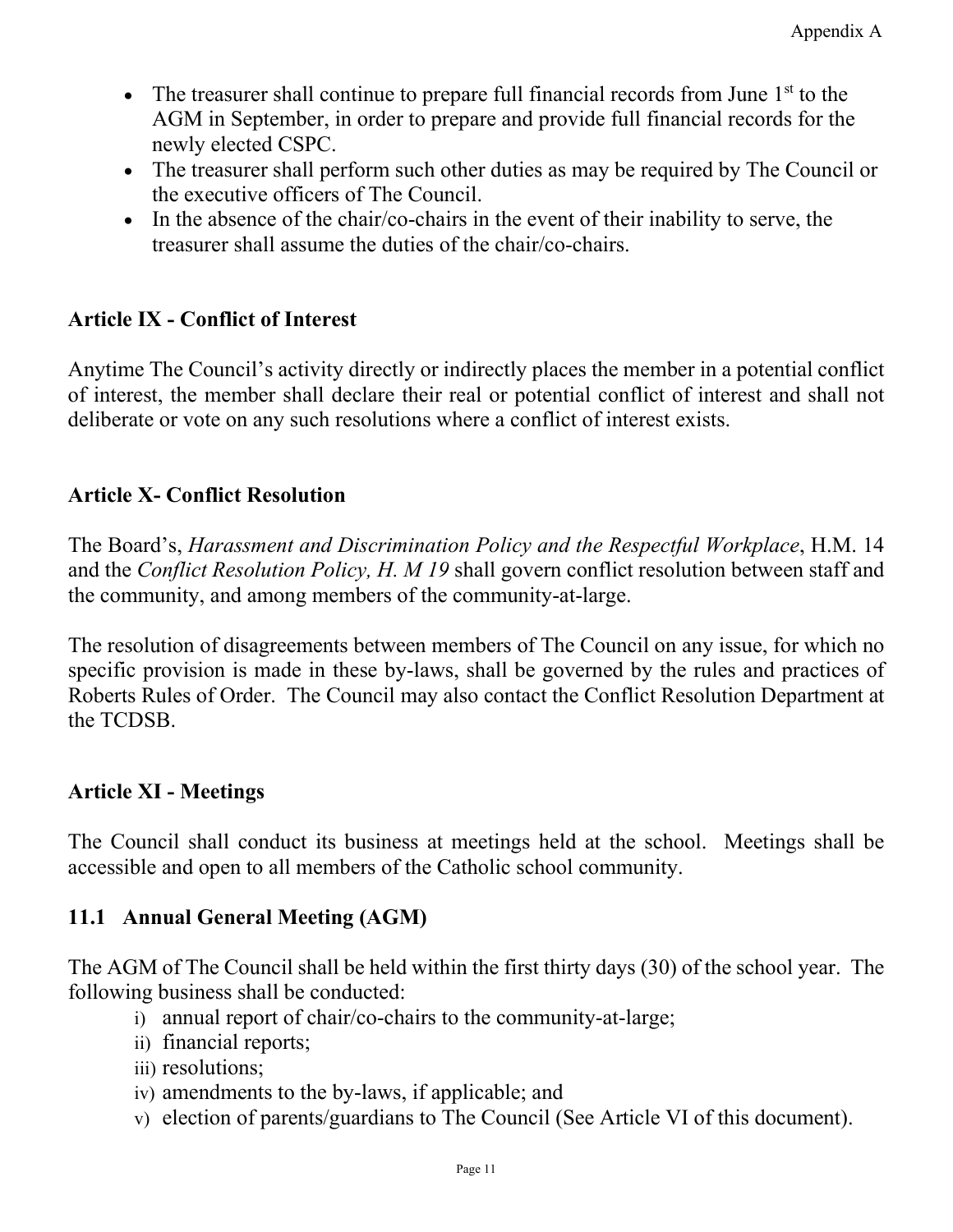### **11.2 The Calendar of Meetings**

The elected members of The Council, subject to future change, shall meet not less than **add number of meetings** times annually, including the AGM. However, in all cases, The Council shall meet no less than 4 times during the school year.

At the first meeting of the elected council, The Council shall set dates, times, and locations for its meetings for the academic year and ensure that they are communicated to the school community.

### **11.3 Rules of Order**

- i) All decisions of The Council shall be by motions which must be moved, seconded, and stated from the chair prior to any debate.
- ii) A simple majority in favour, unless otherwise stated herein, shall be required. In the event of an equality of votes on any issue, the matter is lost and the motion is not passed.
- iii) All votes will be by show of hands, unless a member requests a secret ballot.
- iv) No member will speak to a question once it has been decided.
- v) The chair/co-chairs shall be privileged to debate all questions on calling another member to the chair.
- vi) If two or more members wish to speak at the same time, the chair shall decide who may speak first.
- vii) A motion shall be put in writing if any member requests it.
- viii) When a member is called to order, he or she will not speak until the chair has made a ruling.
- ix) An appeal to the meeting from the ruling of the chair shall at all times be in order provided that it is seconded by another member. In the event of an appeal, the chair shall say: "The ruling of the chair has been appealed. Is it the will of the meeting that the ruling of the chair shall be the decision of the meeting?" but shall not otherwise speak to the appeal. A 2/3 vote of the members shall be required to overturn the ruling of the chair.
- x) The Council may determine additional rules of order to be used at all meetings of The Council, at the first meeting provided that they are circulated in writing to all of the members of the CSPC.
- xi) The current edition of *Robert's Rules of Order (Newly Revised*) shall be the authority to decide all questions not provided for in these Rules or adopted per Section 9 (above).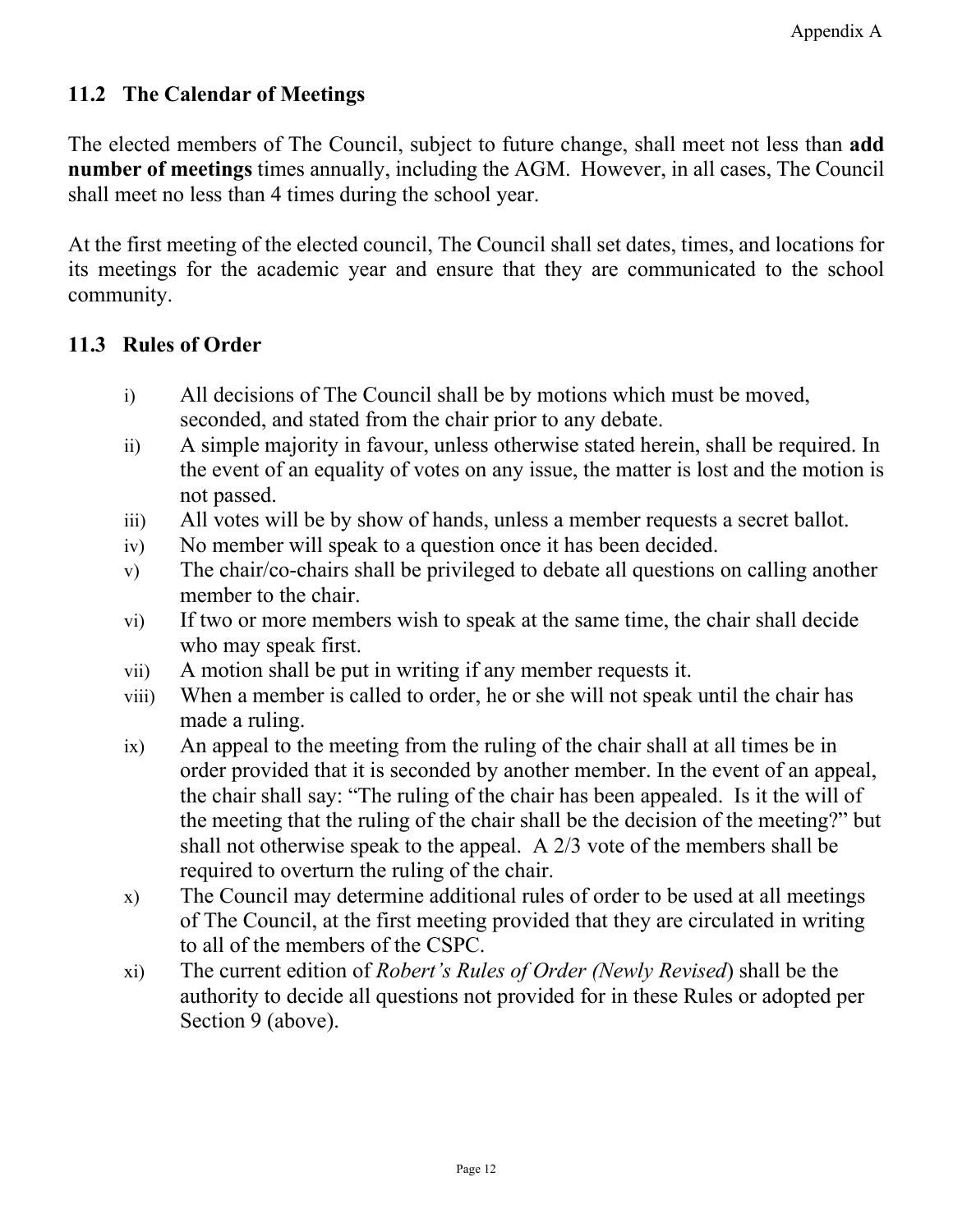# **11.4 Quorum**

- A quorum is established when:
	- i) a majority of council members are present; and
	- ii) a majority of the members present are parent members.
- No business may be conducted without quorum, except to set a date and time for the next meeting.
- If a quorum is not possible because of parent vacancies, a quorum shall consist of a simple majority of the remaining membership until such times as the vacancies may be filled.
- The ex officio members shall not be counted to establish a quorum.

# **11.5 Attendance**

- All members of The Council are entitled to attend Standing or Special Committee meetings and to participate to the extent permitted by these by-laws.
- All members of the Catholic school community, subject to the Board's policies, may attend all meetings of The Council and participate fully; however, they do not have a vote.

# **11.6 Notice of Meetings**

- The secretary shall provide written notice of the dates, times and locations of Council meetings to every parent in the school community to be placed on the CSPC bulletin board and in the monthly newsletters in the school. The Secretary will co-ordinate with the principal on behalf of The Council to ensure notice is sent home to the parents.
- In collaboration with The Council, the principal shall give written notice of the date, time and location of meetings of The Council to every parent of pupils enrolled in the school:
	- i) The notice may be given to the parent's child for the delivery to the parent.
	- ii) A notice shall be posted in the school in a place accessible to parents and in monthly newsletters.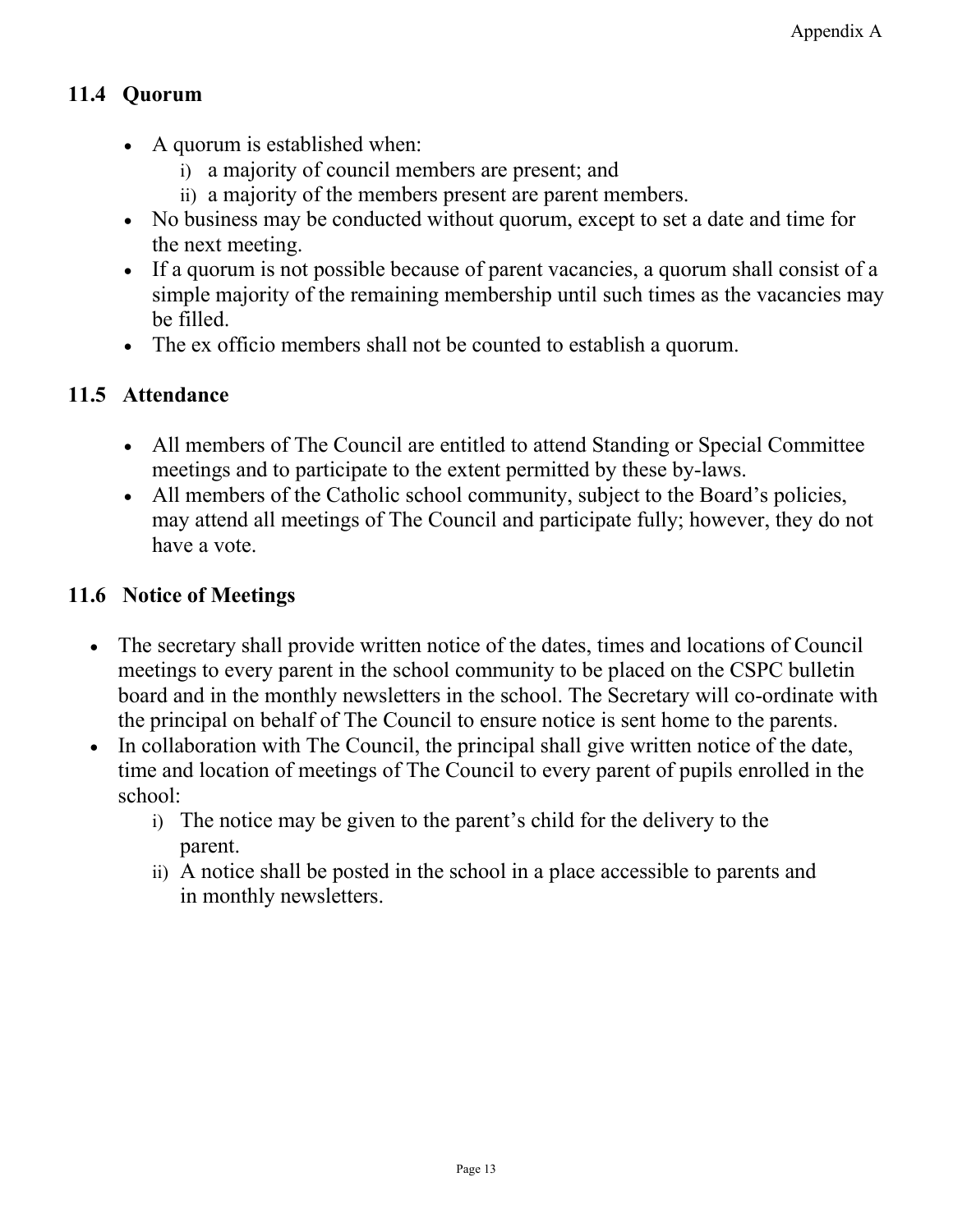### **Article XII - Committees**

### **12.1 Standing Committees**

- The Council may create the following suggested Standing Committees to make recommendations to The Council on matters under study in the current school year:
	- **i) Academic Affairs**
	- **ii) Community Relations**
	- **iii) Fund Raising**
	- **iv) Elections/By-laws**
	- **v) Finance**
	- **vi) Parent Class Representatives**
	- **vii) Communications**
	- **viii) Add another Committee**
- The Council shall appoint the chair/co-chairs of each standing committee. Members of the standing committees may be recruited and appointed by the standing committee chair.
- A person not a member of The Council may be a member of a standing committee.
- Each committee must have a least one parent member of The Council.
- The work of the committee shall be governed by The Council's by-laws.
- The chair/co-chairs of each committee shall report on the progress of the committee at regular council meetings.
- The chair/co-chairs of The Council and the principal shall be ex officio members of each standing committee.
- **Add additional responsibilities of chair/co-chair of any additional subcommittees**

# **12.2 Special Committees**

The Council may strike special committees from time to time to meet specific objectives and to make recommendation to The Council.

- i) The Council shall appoint the chair/co-chairs of each special committee.
- ii) Members of the committee may be recruited and appointed by the committee chair subject to the approval of The Council.
- iii) At least one member of the special committee must be a parent member of the Council.
- iv) A person not a member of The Council may be a member of the special committee.
- v) Special committees shall cease to exist when they have achieved their mandate or on a decision from The Council.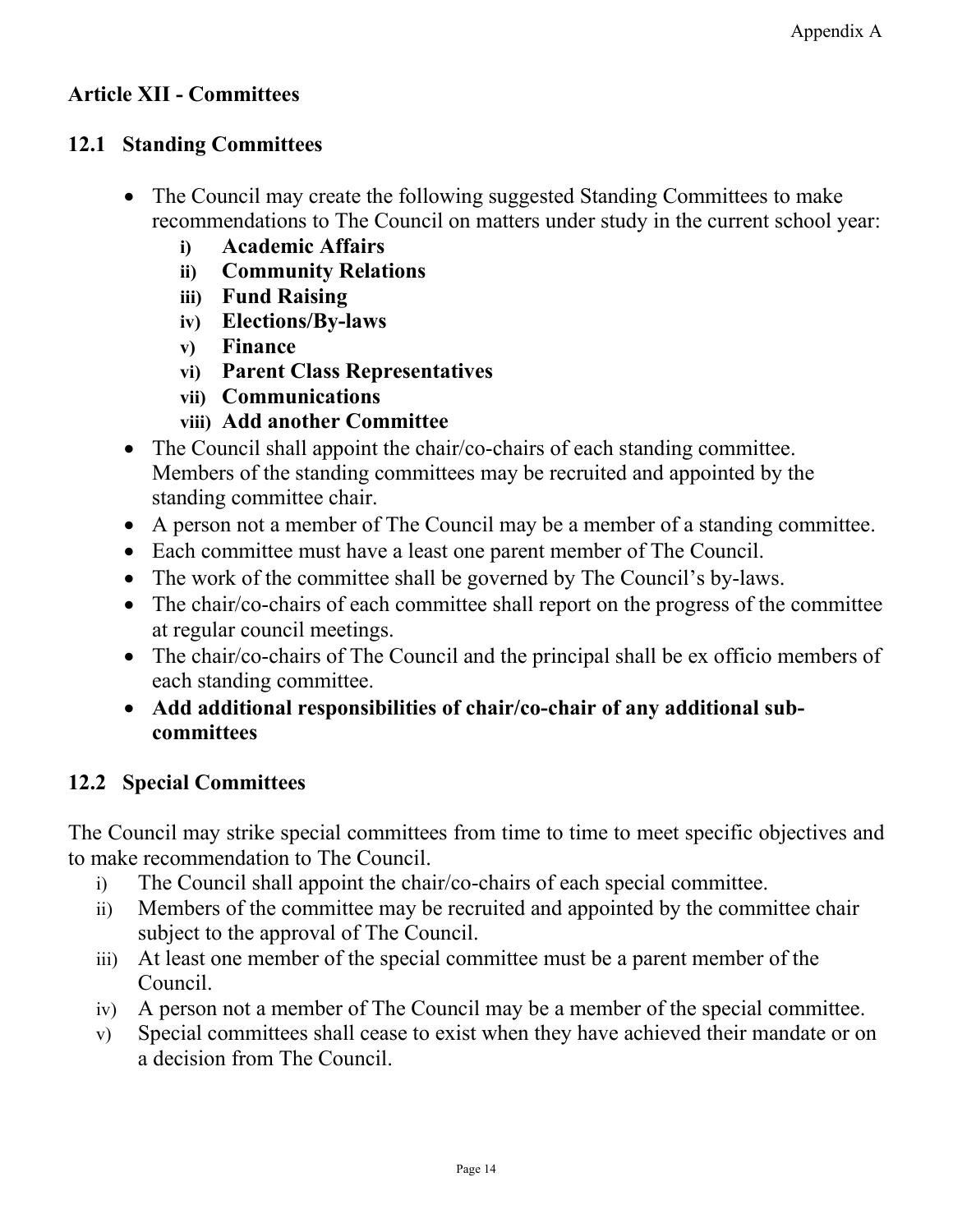# **Article XIII - Financial Matters**

# **13.1 Remuneration**

Members of The Council and members of Standing or Special Committees of The Council shall receive no remuneration for execution of their duties to The Council.

CSPC members are entitled to have legitimate expenses reimbursed that have been authorized by the CSPC through an approved motion.

# **13.2 Signing Authority**

The following people shall be authorized to sign cheques (one person from each of group (i) and (ii) shall sign each cheque:

- i) two parents on the executive committee of The Council, one of whom must be the treasurer; and
- ii) two staff representatives from the school namely, the principal and designate.

Regardless, the principal must be one of the two people signing all cheques.

# **Article XIV- Recommendations to the Principal and the Board**

The Council may make recommendations to the principal and where appropriate to the Board on any matter.

When, after consideration and study of the issue, The Council determines it wishes to make a formal recommendation, it shall do so in writing using a format provided by the Board for the purpose or one of its own design. The Council will note the action taken in response to the recommendation.

### **Article XV- Consultation with the Council**

Where the Board or the principal are required to seek the views of The Council in developing and revising policies, The Council shall refer the matter to the appropriate standing committee for study and recommendations.

In situations where there is no appropriate standing committee of The Council, a special committee will be established for the purpose of study and recommendations.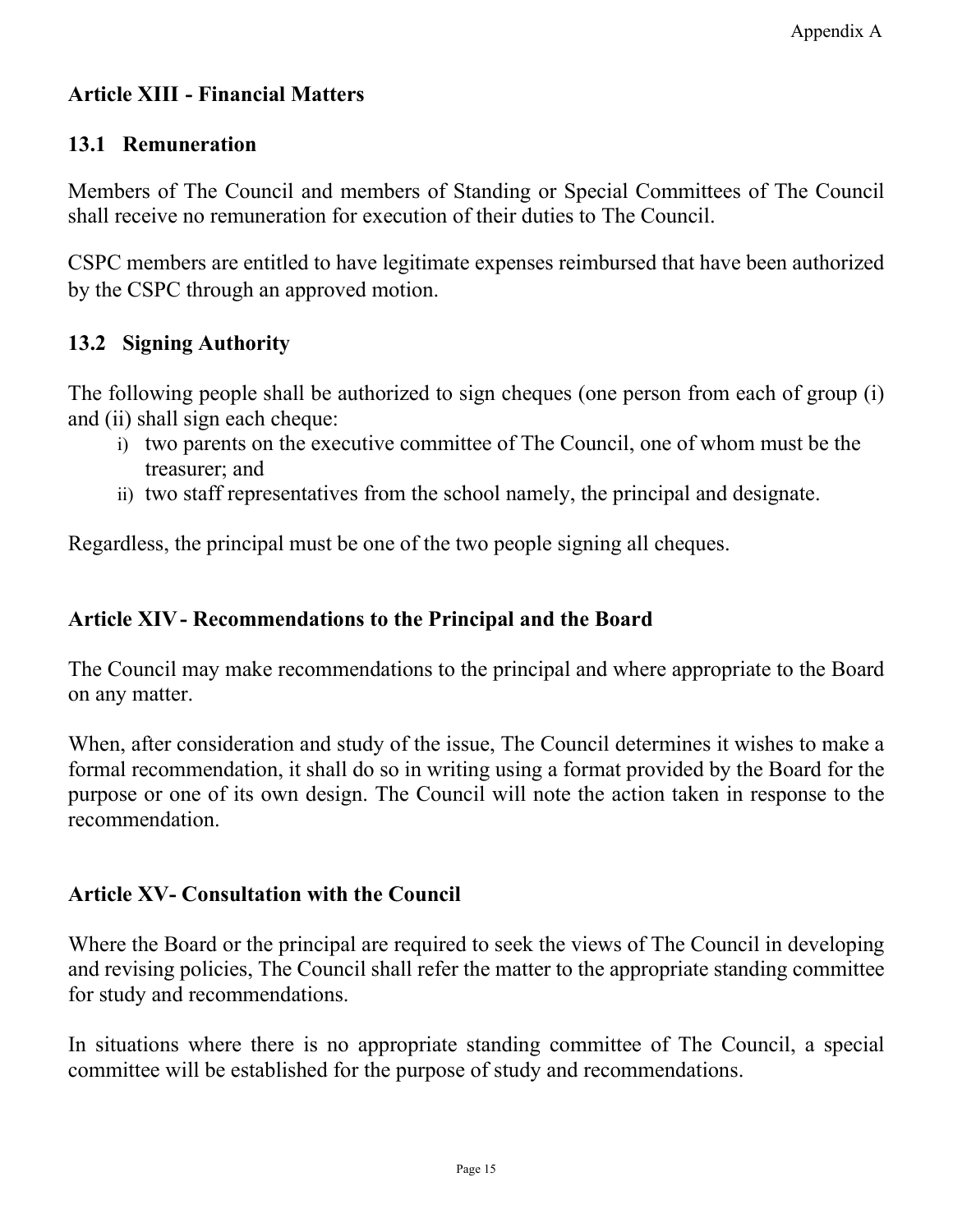In order to consult with the Catholic community effectively, reasonable time and means must be given to allow for communication and consultation at the local level in order to provide a response, which is representative of the views of the community.

#### **Article XVI - Amendments to the Constitution and By-laws**

Subject to legislative requirements and/or changes to the *TCDSB Catholic School Parent Council By-Laws* template, amendments to the by-laws will be done in accordance with this article.

- i) Amendments to The Council's by-laws may only be done at the AGM in September of each year.
- ii) The proposed amendments may be placed on the agenda of the AGM provided notice in writing of the proposed amendment(s) shall have reached the Secretary or the chair/co-chairs of The Council twenty (20) school days before the A.G.M.
- iii) The majority of the members constituting quorum must approve amendments, and the majority of the members constituting the quorum must be parent members.
- iv) Copies of amendments shall be distributed to the school community at least ten (10) days before the A.G.M. Defeated amendments may not be re-proposed for one year from the date of the meeting.

The May/June meeting must have time dedicated to prepare amendments to The Council's bylaws in order to be available at the September AGM for a full vote by the parent body.

### **Article XVII - Incorporation**

The Catholic School Parent Council **shall not** incorporate.

### **Article XVIII - Repeal and Dissolution**

#### **18.1 Repeal**

Previous by-laws of The Council are hereby repealed and replaced by this by-law and any amendments thereto.

#### **18.2 Dissolution**

The Councilshall be dissolved and cease to exist in the event that **Insert School's Name** ceases to operate as a school.